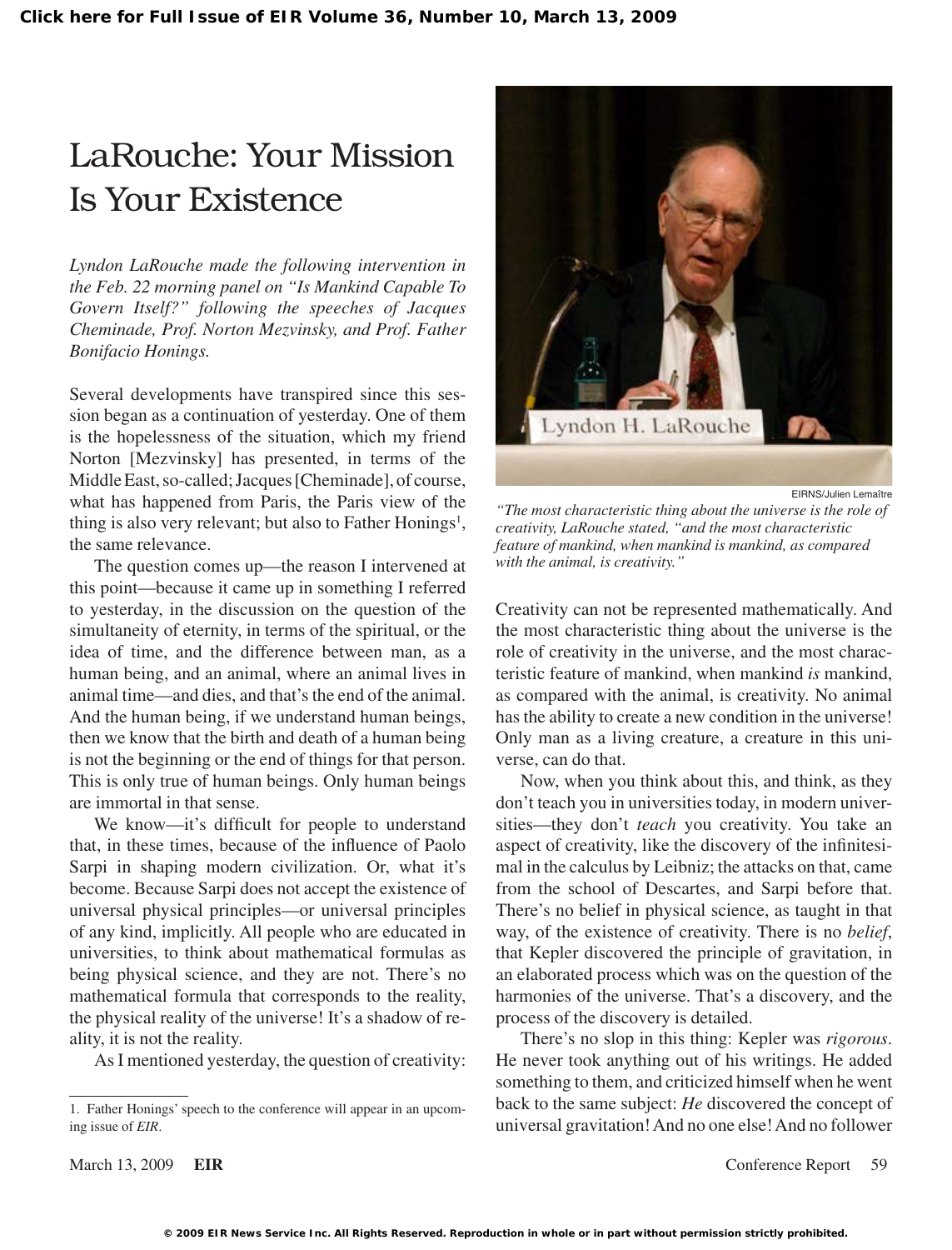of Sarpi ever understood that concept.

So, this idea of creativity is strange to people. Because in this society, in this culture, it does not exist.

#### **A Degeneration of Human Culture**

Now we've come to a moment of great crisis, and the pessimism expressed by my friend Norton is appropriate! He expressed pessimism about the future of mankind. Pessimism about the possibility that the President of the United States will be able to live up to the responsibility heaped upon him, crucially, at this time, at a time of a great catastrophe for all mankind.

This is telling us, in a sense, that we can not proceed from the standards of conduct and belief, which have brought us to this point of crisis, and brought us to a process of *global degeneration of human culture*, since especially 1968, to the present time. Mankind has been going downhill toward Hell, since 1968, which is the zero point in the apex of human development, so far.

And therefore, we have to institute a change in the way we think about society, the way we form commitments. I see failure in the Obama Administration, in a different sense than Norton described it, but there's a failure, indeed. There's a danger, that humanity will go into a dark age, because of this failure. And the reason for that, is just the failure in Obama's outlook, or the failure in the outlook of some other people. The failure is that the standard of performance has failed! We've seen the degeneration of culture, in Europe, the United States, and throughout most of the world, world culture, in a dynamic, global sense, especially since 1968—the day the 68er was invented, sort of, was like the Devil came to rule. We've been going downhill ever since.

*We have to reverse this cultural trend!* We are not faced with fixing the problem of a crisis today. The crisis today is a reflection of this degeneration, which we can measure in its effect, from 1968. From 1968, we went to Hell. And we've been going downhill ever since then, in culture, in institutions, in everything, all over the world. Therefore, there has to be a revolution in the way *we think about mankind*: We have to have a new standard for thinking! Because we see that the present habits of thinking, in the past period, since 1968, have been the wrong habits. And we find that if we're going to make decisions about the present crisis, on the basis of those states of mind, and those habits, we're going to Hell. We're going into a dark age, for all mankind, a breakdown in the world.

#### **Thinking in the Simultaneity of Eternity**

Only if we think, or some of us think, more and more, in a different way, and begin to move society by our influence, is there much of a chance for mankind. And that is this concept, sometimes called the "simultaneity of eternity": That, when you think in terms of discovered, and valid, universal physical principles, and when you think about how you think when you do that—and of course, I've lived that way for a long time, so I'm familiar with this—but when you do that, what happens is, you are referring, always in your thinking, to predecessors which go back even thousands of years. You think of them as personalities, as if you had a personal conversation with them, and, in a sense, in your mind, you go back to that person *living*, who made that discovery, hundreds of years or thousands of years ago, as you know these things.

And you are talking to them, as was described in this [Raphael's] *School of Athens*, in the famous mural in the Vatican library now: You have people of different who died, who are talking to each other, in this mural! Because, when you think in terms of universal principles, like universal physical principles, and you think about the discovery of these principles, you get into, today, to understand that you get into a conversation in your own mind, with a person who made the discovery to which you're referring. You think of them, you refer back to them. And in that sense, when you think about mankind, and its future and its past, you think in a *simultaneity of eternity*: You reach in both directions.

And because you are creative and human, you don't think of dying as the end of you. You think of it as you, in a sense, are relating to someone who's coming. You are relating, at the same time, to people in the past. You are immortal, in humanity. You're not immortal in the flesh: You're immortal in humanity!

And you have to have that kind of view, and dedication, to look at things as I do, and the way I've committed myself and developed my commitment in life: in exactly that way. You must think backward and forward in time. You must think in a simultaneity of eternity. You must think in terms of universal principles, which exist in the universe, and you have to think back to the people who made you aware of those principles by their discovery of them. And you have to engage in a dialogue with them, you wish to talk to them, to speak to them. To discuss what they did, to say, "Now, we've done this." You want to say to them, "Look, we've done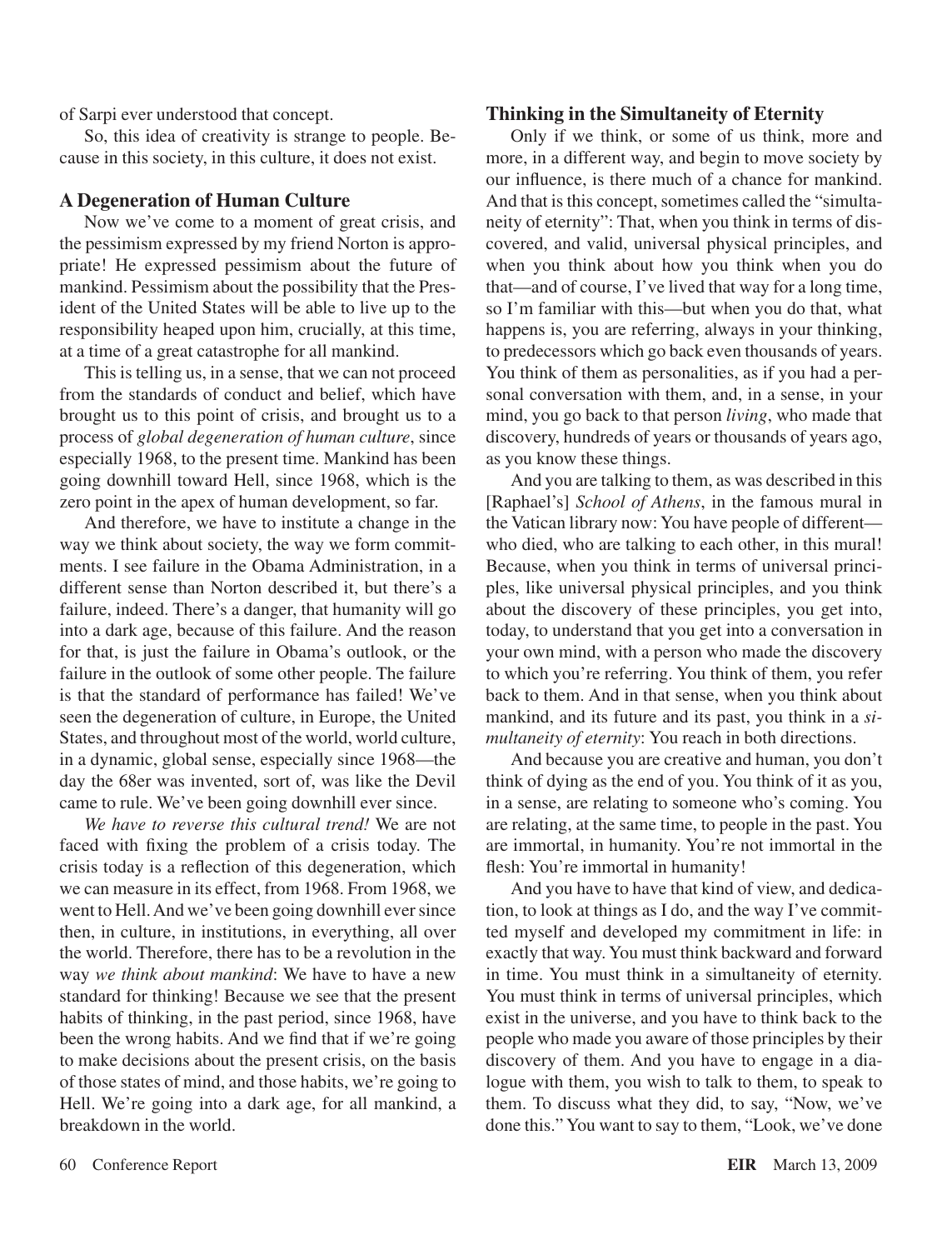

*Raphael's "School of Athens" (1510-11, detail) depicts the "simultaneity of eternity."*

this now; we've used what you gave us. We've done this now."

So, in our conscience, in our sense of identity, we do not live merely in our time of our flesh. We live in eternity. We're in that kind of process, where we think backward to those who gave us great principles to understand, and we think forward to what we have to give to mankind. We devote ourselves, not to what we will enjoy in our lifetime. Because all of the great things I can think of, that have to be done, most of them, will be completed not less than 20 years from now, or 50 years from now, or a century from now. So you have to think about the benefit you are creating, that you will never see in your lifetime. And you have to think of your dedication to those kinds of things, because it's *those* dedications, which will bring man out of the ditch, now.

#### **Talking to Dead People**

And therefore, our function, and I find this more and more, as I have these young people—some of whom are playing more and more of a role in scientific work with me, as in the Basement, back in the U.S.A.—and they have come to understand this concept of time.And that's why I push it at this time, because I didn't have anyone really to speak to about this, in terms of scientific terms, previously. So I do now, and we're doing this kind of work.

But, what we have to understand, as a dedication, we have to understand—we have to yearn, at least—to realize that Paolo Sarpi was an evil man, and probably Satan was proud of him: He was an evil man. And we find ourselves in a society, in a culture, which thinks in terms dictated by Paolo Sarpi, called modern Liberalism, Anglo-Dutch Liberalism, or Anglo-Dutch-Saudi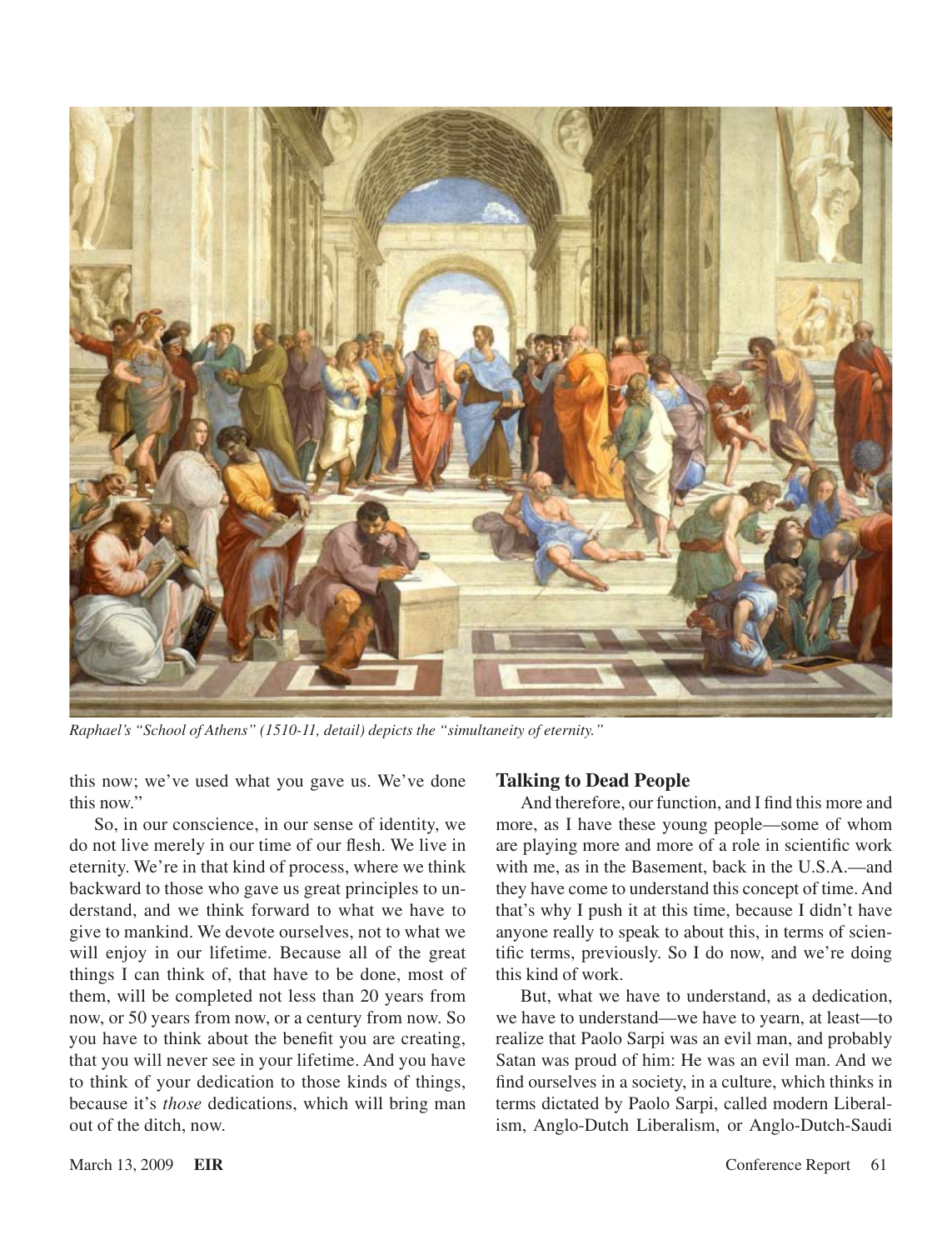Liberalism: an extension of stealing. And we find ourselves incapable, in these terms, of thinking and being motivated, in ways which are necessary to solve the kind of problem which confronts us today. And therefore, we depend upon, at least some among us, who have some conception of this idea of time, the idea of universal physical principles and related principles, we think in terms, as we do in our educational work, in discussions, we devote much time to dead people; we talk to dead people: That's what science is. You're talking about the ancient Greeks, the Pythagoreans; you're talking about Plato; you're talking about Aeschylus who are discoverers. You think about Eratosthenes, from about 200 B.C.

Your thinking about these people is what you're doing when you are trying to master science. Mastering science is not learning something by textbook, it's re-experiencing the *act of discovery*, that that person or those people made. And you enter this kind of dialogue. And we have to understand, that in this association that I have, international association, we have established this kind of concept, as a *goal* of selfdevelopment and common work. And we have to take that goal, which we are dedicated to, as an association, and contrast that with what is running society out there. If it's the society, if the opinion on the street, the opinion in the governments, *it's wrong*! Because the governments have failed. The standard of performance of the educational institutions has failed! We're in a failure, a failed society! Not a society which is suffering from a mistake made recently: We're talking about a mistake which was consolidated, as a direction of society globally, in 1968, with the appearance of the 68er. So, we're talking about 40 years of going to Hell. And the habits we have acquired in 40 years, which are the habits which we have developed as a society, which we're practicing, are going to carry us to doom, into a dark age.

Therefore, the standard of common sense, of convention, out there in the streets today, is doomed! And this organization's significance is, we reject doom. We deny its validity. And we do that, by affirming a commitment, not to practical considerations, because all practical discussions lead, again and again, to doom! All political discussion leads again and again, to doom! Economic discussion leads to doom! We're talking about a President of the United States and his new administration, we're talking about the probability of a doom! Of a failure!

Where's the failure? The failure lies in the habits of thinking, and reacting, in the cultures of the world today! Therefore, you have to stand *above* that level, and say: "What is *wrong* with this society? What is *wrong* with these governments?" If you're accepted by these governments, you must be some kind of a failure! If they accept your opinion, you know they're no good.

So, that's the problem, I just wanted to make that point of intervention. It's a much more complex point, and I'd do much more on discussion of this thing. But this is the key point, which my dear friend, Father Honings, has brought to the head on this issue, by the way he's presented the President. I just thought I would put this other framework around it as well. We have to understand, that we, as an association, are a commitment to *change the way society behaves!* To introduce a standard of behavior, which is appropriate to the threat, the challenge before us, the challenge of an early doom of the entire civilization, into a dark age, a new dark age. A dark age as evil, more evil, than that of the 14th Century.

And we have to think about ourselves as immortal: that is, we have a past, before we were born. We're able to reach the past by our relationship to those who represent fundamental principles, who have come before us.

### **LaRouche Makes a Commitment**

I'll just mention one little funny example of this, which is relevant to the presentation just made: When I was in India, coming back from Burma, in the immediate post-war period, I spent some time in Calcutta region, in Bengal province region.And I looked at what had happened, back in the United States which I had left before the President had died, President Roosevelt. I made a kind of commitment to a life of dedication based on the understanding of what Roosevelt had represented as a direction, and the United States as it was expressed by Roosevelt, was something I had to commit my life to.

So I engaged in activities, and got into fights, for causes which I thought were necessary. In this process, I developed what became recognized later as an intelligence capability, and by the time I got into the 1970s, some of the leaders of what remained of the OSS, that one faction of the OSS, decided that I was very smart at this business of intelligence. And so, therefore, they collaborated with me. I have never had